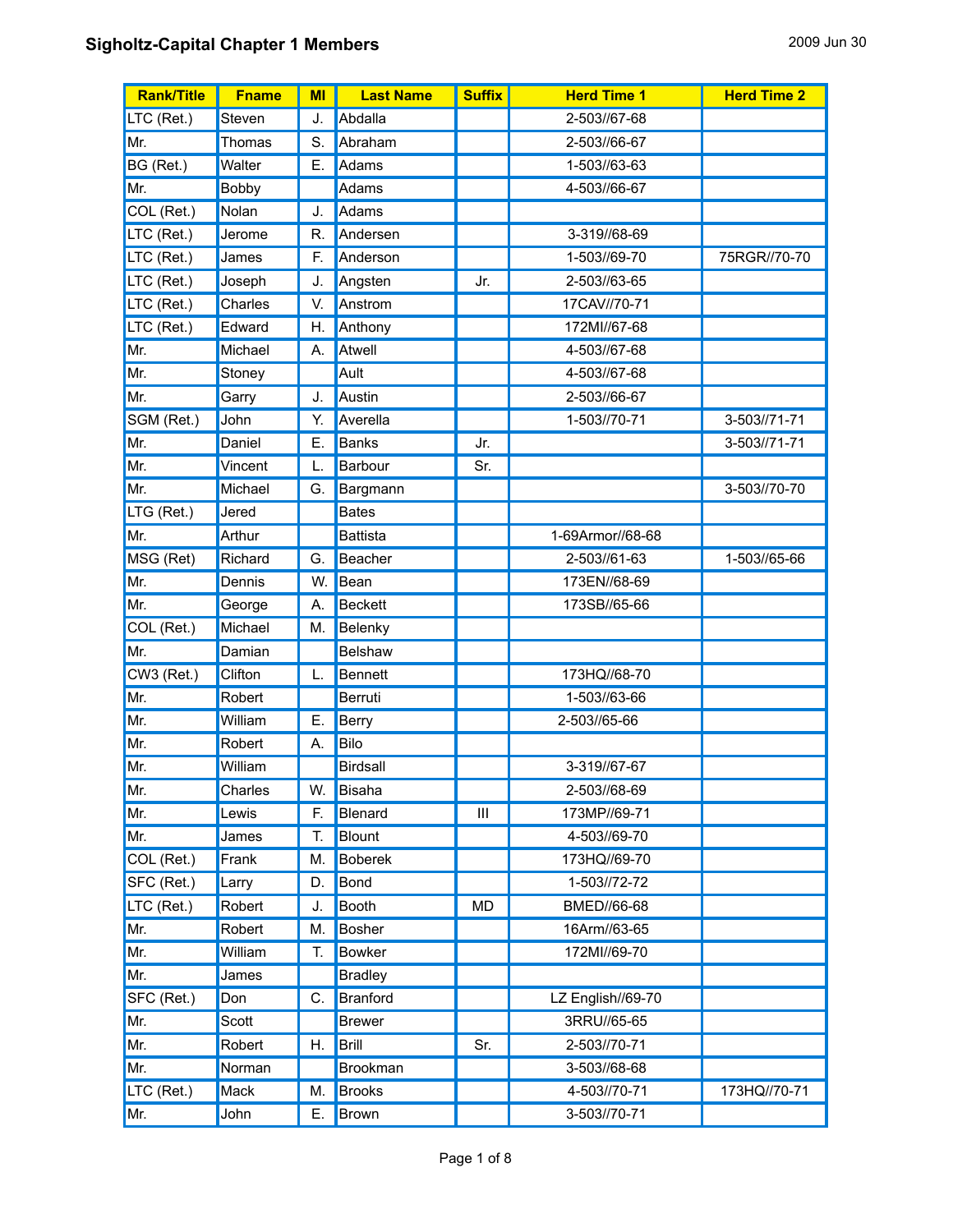| <b>Rank/Title</b> | <b>Fname</b> | MI        | <b>Last Name</b> | <b>Suffix</b> | <b>Herd Time 1</b>     | <b>Herd Time 2</b> |
|-------------------|--------------|-----------|------------------|---------------|------------------------|--------------------|
| COL (Ret.)        | Richard      | А.        | <b>Buckner</b>   |               | 3-319//63-66           |                    |
| Mr.               | Ernest       | <b>B.</b> | <b>Burch</b>     |               | 1-503//65-67           | 1-503//67-68       |
| Mr.               | Donald       | G.        | <b>Byrne</b>     |               | 3-319//67-67           |                    |
| LTC (Ret.)        | Richard      | C.        | Caporicco        |               | 3-503//69-70           |                    |
| COL (Ret.)        | Fred         | V.        | Carlson          |               | 1-503//69-70           |                    |
| LTG (Ret.)        | Thomas       | P.        | Carney           |               | 2-503//66-67           |                    |
| COL (Ret.)        | Eugene       | N.        | Cartier          |               | 1-503//63-65           | 3-319//67-68       |
| COL (Ret.)        | Gerald       | T.        | Cecil            |               | 1-503//67-68           |                    |
| LTC (Ret.)        | John         | D.        | Chapla           |               | 3-503//69-70           |                    |
| MAJ (Ret.)        | William      | C.        | Chase            | Jr.           | 2-503//69-70           |                    |
| MG (Ret.)         | John         | R.        | Cleland          |               | 3-503//67-68           | 173HQ//68-68       |
| Mr.               | Garrett      | R.        | Clemons          | Sr.           | 3-503//69-70           |                    |
| Mr.               | Wayne        | Е.        | Cleveland        |               | 2-503//67-67           |                    |
| 1SG (Ret.)        | James        | N.        | Coats            |               |                        |                    |
| Dr.               | Thomas       | M.        | Collier          | Jr.           | 2-503//69-70           |                    |
| Mr.               | Donald       | Ε.        | Conlee           |               | 2-503//67-68           |                    |
| COL (Ret.)        | William      |           | Connolly         |               | 4-503//66-67           |                    |
| BG (Ret.)         | David        | Ε.        | Cooper           |               | 1-503//67-68           | 2-503//68-68       |
| Mr.               | Gary         | Е.        | Cox              |               | 2-503//67-68           |                    |
| Mr.               | Giles        | L.        | Crane            |               | 172MI//66-66           |                    |
| COL (Ret.)        | James        | Е.        | Crouch           |               | 173SB//68-69           |                    |
| COL (Ret.)        | Ezra         | С.        | Cummings         |               | <b>HHC Brig//70-71</b> |                    |
| MSG (Ret.)        | John         | Η.        | Cupp             |               | 4-503//68-69           |                    |
| Mr.               | David        | M.        | Curtin           |               | 16ARM//67-69           |                    |
| CSM (Ret.)        | George       | Е.        | Cutbirth         |               |                        |                    |
| Mr.               | Wayne        | M.        | Dahl             |               | 17Cav//9-70            |                    |
| COL (Ret.)        | Gregory      |           | Darling          |               | 173HQ//63-63           | 173HQ//66-67       |
| LTC (Ret.)        | Darrel       | W.        | Daugherty        |               | 3-503//69-70           |                    |
| MSG (Ret.)        | Francis      | J.        | Davies           |               | 173EN//69-70           |                    |
| COL (Ret)         | Thomas       | А.        | Deluca           |               | 3-503//69-70           | 4-503//70-70       |
| Mr.               | Lawrence     | J.        | DeMeo            | Jr.           | 1-50Mech//69-70        |                    |
| LTC (Ret.)        | Thomas       | M.        | Deputy           |               | 173EN//69-70           |                    |
| Mr.               | Matthew      | R.        | Dezee            |               | 1-50//68-69            | NRgr//69-69        |
| Mr.               | Roger        |           | <b>Dick</b>      |               | 2-503//67-68           |                    |
| COL (Ret.)        | Everett      | S.        | <b>Diez</b>      |               | 173HQ//67-68           | 3-503//68-68       |
| COL (Ret.)        | William      | В.        | Dillingham       |               | 3-319//68-69           |                    |
| Mr.               | Raymond      | D.        | Dinklocker       |               | 2-503//69-70           |                    |
| COL (Ret.)        | Harry        | J.        | Dolton           | Jr.           | 3-319//70-71           |                    |
| Mr.               | Cornelius    | J.        | Donnelly         |               | 3-503//68-69           |                    |
| COL (Ret.)        | Charles      | F.        | <b>Drake</b>     |               | 3-319//67-68           |                    |
| LTC (Ret.)        | William      | G.        | Duval            |               | 3-503//69-70           |                    |
| Mr.               | Raymond      | J.        | Edwards          |               | 2-503//67-69           |                    |
| LTC (Ret.)        | Stephen      | Η.        | Ehart            |               | 173HQ//69-70           |                    |
| COL (Ret.)        | Michael      | Е.        | Ekman            |               | 2-503//66-66           | 173HQ//67-67       |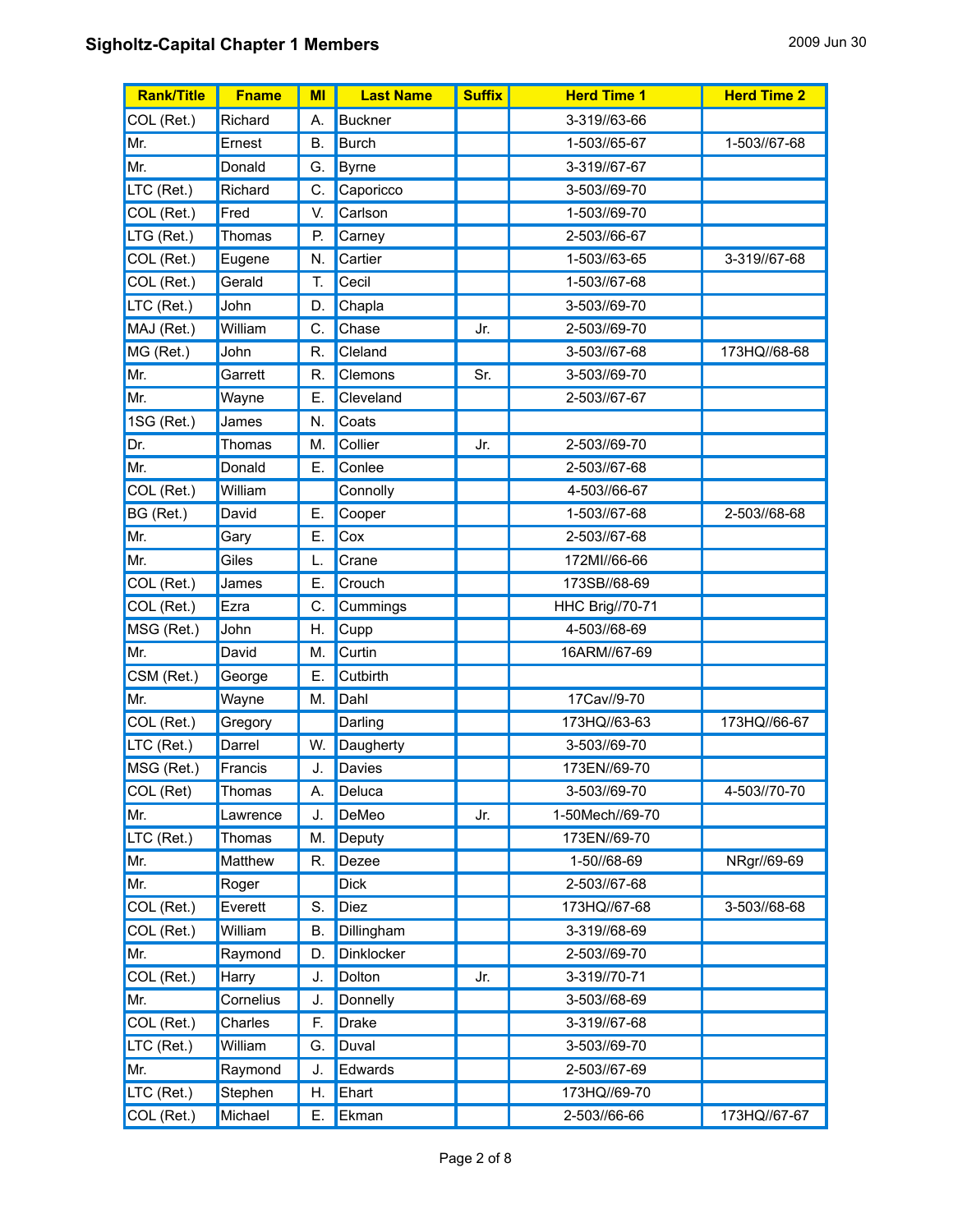| <b>Rank/Title</b> | <b>Fname</b>   | MI        | <b>Last Name</b> | <b>Suffix</b> | <b>Herd Time 1</b> | <b>Herd Time 2</b> |
|-------------------|----------------|-----------|------------------|---------------|--------------------|--------------------|
| MG (Ret.)         | Fred           | Е.        | Elam             |               | 173HQ//64-65       | 173SB//65-66       |
| Mr.               | Elliott        | W.        | Elliott          |               | 3-503//69-70       |                    |
| LTC (Ret.)        | Darrell        | G.        | Elmore           |               | 2-503//69-70       |                    |
| Mr.               | Charles        | M.        | Emerson          |               | 2-503//69-70       |                    |
| Mr.               | Robert         | М.        | Emig             |               |                    | 17CAV//69-70       |
| LTC (Ret.)        | Xavier         | A.        | Esposito         |               | 2-503//65-66       |                    |
| COL (Ret.)        | William        | E.        | Ethington        |               | 4-503//66-67       |                    |
| CDMR (Ret.)       | Charles        |           | Evans            |               | 4-503//70-71       |                    |
| Mr.               | Gary           | G.        | Faircloth        |               | 1-503//67-68       |                    |
| Mr.               | Robert         | J.        | Finan            | Ш             | 173MP//69-70       |                    |
| Ms.               | Jennifer       | L.        | Finch            |               | 173SB//00-06       |                    |
| LTC (Ret.)        | Robert         | L.        | Finn             |               | 4-503//68-69       |                    |
| Mr.               | John           | Н.        | Fisher           |               | 17Cav//66-67       |                    |
| LTC (Ret.)        | Joseph         | Е.        | Flesch           |               | 4-503//66-67       |                    |
| MSG (Ret.)        | Arnold         |           | Flores           |               | 173SB/70-71        |                    |
| LTC (Ret.)        | Robert         | W.        | Floyd            | <b>MD</b>     | 173HQ//70-71       |                    |
| Mr.               | John           | <b>B.</b> | Foley            |               | 2-503//69-71       |                    |
| Mr.               | <b>Terry</b>   |           | Franklin         | Jr.           | 2-503//63-65       |                    |
| 1SG (Ret.)        | Howard         | D.        | Freeney          |               |                    |                    |
| Mr.               | Alvin          | Е.        | Furtner          |               | 2-503//64-65       | 1-503//65-65       |
| Mr.               | William        | J.        | Gaither          |               |                    |                    |
| MAJ (Ret.)        | William        | M.        | Gallagher        |               | 4-503//67-67       |                    |
| SSG (Ret.)        | Arthur         | J.        | Gallant          |               | 173EN//70-70       |                    |
| SFC (Ret.)        | Richard        | Е.        | Gamache          |               | 173SB//65-66       | 173HQ//65-66       |
| Mr.               | Angel          | М.        | Garcia           |               | 4-503//67-68       |                    |
| Mr.               | Posey          | С.        | Gardner          |               | 534SIG//70-71      | E-17//71-71        |
| COL               | <b>Bertrad</b> | А.        | Ges              |               | 3-319//04-06       |                    |
| Mr.               | John           | N.        | Gilbert          |               | 4-503//67-68       |                    |
| Mr.               | Roy            | P.        | Gilmore          |               | 2-503//66-66       | LRRP//66-67        |
| COL (Ret.)        | Richard        | V.        | Ginn             |               | 173SB//70-71       |                    |
| BG (Ret.)         | Robert         | Α.        | Glacel           |               | 3-319//70-71       |                    |
| BG (Ret.)         | Robert         | А.        | Glacel           |               | 3-319//70-71       |                    |
| Mr.               | Lawrence       | J.        | Goodman          |               | 3-503//70-71       |                    |
| MAJ (Ret.)        | James          | M.        | Grimshaw         |               | 173HQ//68-68       | 2-503//68-69       |
| COL (Ret.)        | Raymond        | Ε.        | Gunderson        |               | 173HQ//68-68       | 1-503//68-68       |
| LTC (Ret.)        | Donald         | А.        | Hall             |               | 3-319//67-68       |                    |
| MSG (Ret.)        | Victor         | P.        | Halme            |               | 173SB//69-70       |                    |
| Mr.               | Wayne          | C.        | Hammons          |               | 3-503//69-70       |                    |
| CW4 (Ret.)        | William        | T.        | Harris           |               | 172MI/ 70-71       |                    |
| Mr.               | Stephen        | А.        | Harris           |               | 2-503//04-05       |                    |
| Mr.               | <b>Barry</b>   | L.        | Hart             |               | 2-503//66-68       |                    |
| <b>CSM</b>        | Jeffrey        | S.        | <b>Hartless</b>  |               | 173HQ//02-04       | 2-503//04-05       |
| LTG (Ret.)        | Henry          | J.        | Hatch            |               | 2-503//60-62       |                    |
| LTC (Ret.)        | Myron          | Κ.        | Hayashida        |               | 173SB//67-68       |                    |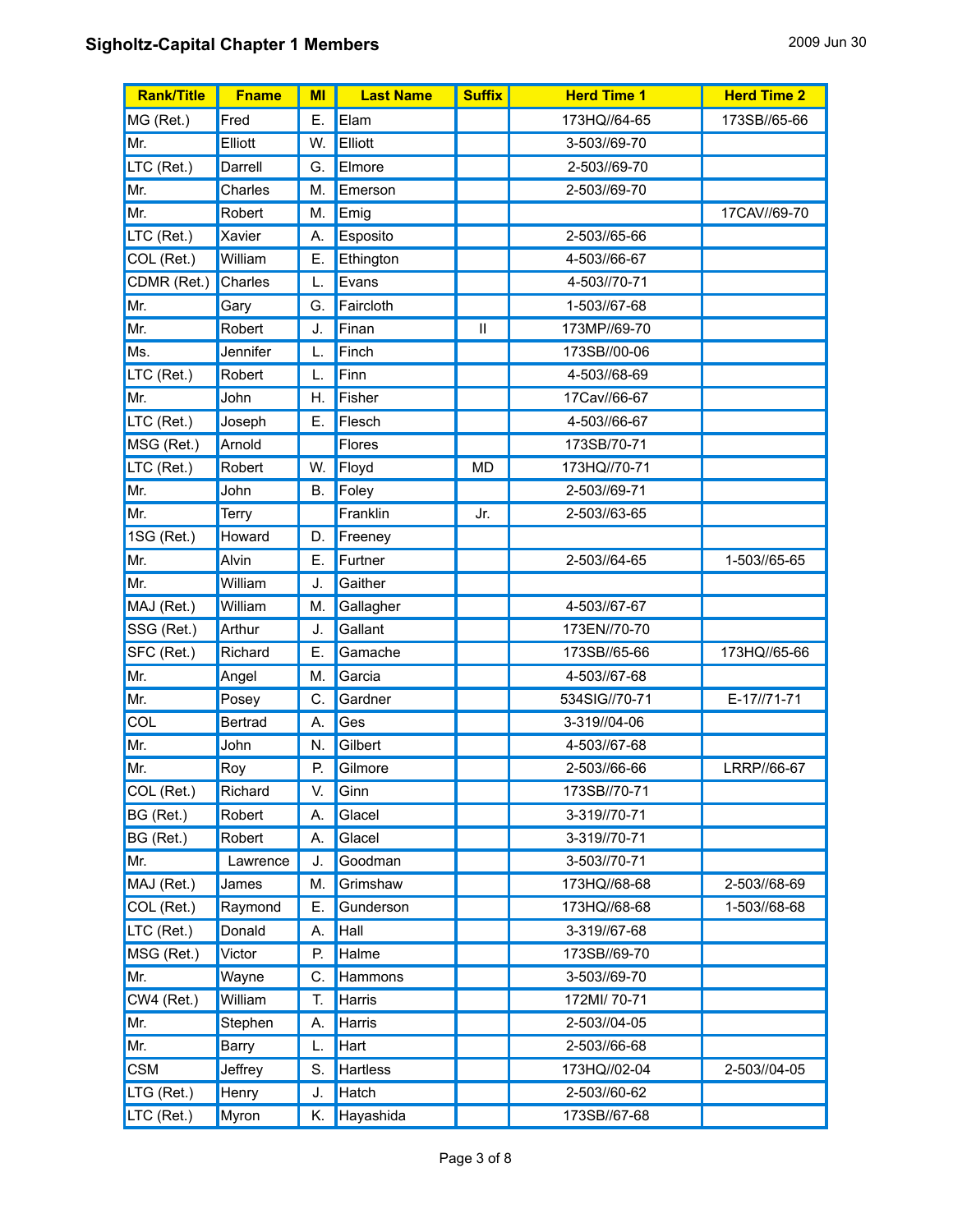| <b>Rank/Title</b> | <b>Fname</b> | MI        | <b>Last Name</b> | <b>Suffix</b> | <b>Herd Time 1</b> | <b>Herd Time 2</b> |
|-------------------|--------------|-----------|------------------|---------------|--------------------|--------------------|
| Mr.               | Phillip      | P.        | Hayden           |               | 2-503//66-67       |                    |
| Mr.               | Eric         |           | <b>Hitchcock</b> |               | 2-503//66-67       |                    |
| 1SG (Ret.)        | Larry        | W.        | Holbrook         |               | 4-503//69-70       |                    |
| COL (Ret.)        | Francis      | <b>B.</b> | Holland          |               | 4-503//66-67       | 173SB//xx-xx       |
| COL (Ret.)        | Wesley       | Е.        | Hood             |               | 173EN//67-68       | 173SB//68-69       |
| Mr.               | Otis         | D.        | <b>Hoskins</b>   |               | 1-503//63-65       |                    |
| COL (Ret.)        | Nicholas     | W.        | Hubbell          | Jr.           |                    |                    |
| COL (Ret.)        | Nicholas     | J.        | Hun              |               | 2-503//67-67       |                    |
| Honorable         | Duncan       | L.        | Hunter           |               | 3-503 // xx-xx     |                    |
| Mr.               | Olaf         | G.        | Hurd             | Jr.           | 173HQ//66-67       |                    |
| Mr.               | Thomas       | Е.        | Hurst            |               | 173SB//69-70       |                    |
| COL (Ret.)        | Arthur       | D.        | Hurtado          |               | 4-503//65-66       |                    |
| BG (Ret.)         | James        | J.        | Hutchens         |               | 1-503//65-66       |                    |
| MSG (Ret.)        | Henry        | L.        | Jacobs           |               | 1-503 //68-68      | 173HQ // 68-70     |
| LTC (Ret.)        | Richard      | D.        | James            |               | NRngr//68-69       |                    |
| Mr.               | Karl         | Н.        | Jefferson        |               |                    |                    |
| Mr.               | Robert       | Κ.        | Jenson           |               | 2-503//63-64       |                    |
| COL (Ret.)        | Edward       | M.        | Jentz            |               | 173SB//66-66       |                    |
| LTC (Ret.)        | David        | G.        | Jesmer           |               | 1-503//67-68       |                    |
| Mr.               | Thomas       | L.        | Jones            |               | 4-503//68-69       |                    |
| Mr.               | Joseph       |           | <b>Jurskis</b>   |               |                    |                    |
| LTC (Ret.)        | Kenneth      |           | Kaplan           |               | 173HQ//66-66       | 2-503//66-67       |
| Mr.               | Malcom       | S.        | Karl             |               | 173SB//66-67       |                    |
| Mr.               | Edward       | L.        | Kearney          |               | 2-503//63-65       |                    |
| <b>LTC</b>        | Peter        |           | Kelly            |               |                    |                    |
| Mr.               | John         | D.        | Kennedy          |               |                    |                    |
| Mr.               | Ronald       |           | Kerns            |               |                    |                    |
| Mr.               | Larry        | G.        | Kilpatrick       |               | 1-503//68-69       |                    |
| MG (Ret.)         | Robert       | Μ.        | Kimmitt          |               | 2-503//70-70       | 3-319//70-71       |
| Mr.               | Richard      | L.        | Kohne            |               | 173EN//65-66       |                    |
| Mr.               | Richard      | А.        | Koziana          |               | 4-503//67-68       |                    |
| Mr.               | John         | Т.        | Kranchick        |               | 173SB//67-68       | 4-503//68-69       |
| Mr.               | Roger        | W.        | Krauel           |               | 395D//69-70        |                    |
| COL (Ret.)        | George       | W.        | Krause           |               | 2-503//70-70       |                    |
| MAJ (Ret.)        | Wayne        | L.        | Kvaskicka        |               | 173SB//67-68       |                    |
| Mr.               | Emmet        | L.        | Lauer            |               | 1-503//67-68       |                    |
| COL (Ret.)        | Jackley      | W.        | Lawrence         |               | 4-503//67-67       |                    |
| Mr.               | Harvey       | J.        | Lee              | $\mathbf{I}$  | 3-503//67-68       |                    |
| COL (Ret.)        | Ronald       | R.        | Leonard          |               | 2-50 //67-67       | 4-503//67-68       |
| Dr.               | Patrick      | Е.        | Linehan          |               |                    |                    |
| Dr.               | Patrick      | Ε.        | Linehan          |               |                    |                    |
| Mr.               | Jonathan     | D.        | Linkenhoker      |               | 2-503//70-70       |                    |
| Mr.               | Gary         |           | Llewellyn        |               | 1-503//67-68       |                    |
| LTC (Ret.)        | Roy          | S.        | Lombardo         |               | 2-503//63-65       |                    |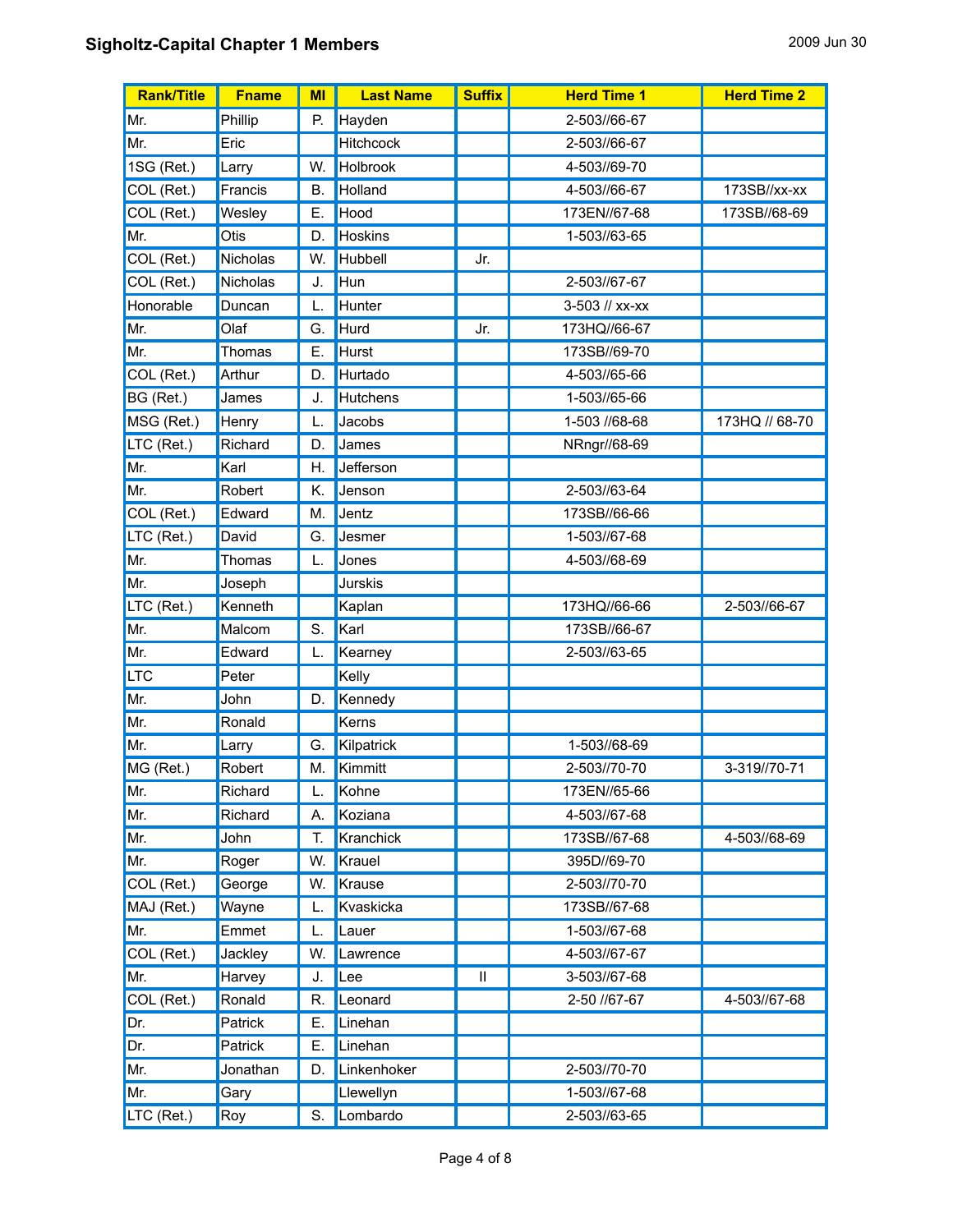| <b>Rank/Title</b>              | <b>Fname</b> | MI | <b>Last Name</b> | <b>Suffix</b> | <b>Herd Time 1</b>     | <b>Herd Time 2</b> |
|--------------------------------|--------------|----|------------------|---------------|------------------------|--------------------|
| Mr.                            | Stephen      | Е. | Long             |               | 3-503//69-70           |                    |
| Mr.                            | Mark         | M. | Ludlow           |               | 4-503//69-70           |                    |
| Mr.                            | Joseph       | W. | Lutz             |               | 2-503//71-71           |                    |
| LTC (Ret.)                     | James        | R. | Mailler          |               | 173HQ//66-67           |                    |
| Mr.                            | Edris        | Н. | Marrero          |               |                        |                    |
| Mr.                            | Donald       | Е. | Martindale       |               | 1-503//67-67           |                    |
| Mr.                            | <b>Bruce</b> |    | <b>Matthews</b>  |               | 2-503//69-70           | 173HQ//70-70       |
| Mr.                            | Peter        | J. | McAteer          |               | 173HQ//66-67           |                    |
| Mr.                            | Larry        | W. | McCorkle         |               |                        |                    |
| Mr.                            | Joseph       | P. | McDermott        | Jr.           | 173SB//64-65           |                    |
| COL (Ret.)                     | James        | R. | McDonough        |               | 4-503//70-71           | 173HQ//71-71       |
| COL (Ret.)                     | Robert       | L. | McGarity         |               | 3-319//68-68           | 173HQ//68-69       |
| Mr.                            | Curtis       | J. | McGirt           |               | 2-503//68-69           |                    |
| LTC (Ret.)                     | Palmer       |    | McGrew           |               | 1-503//60-63           | 3-503//68-69       |
| Mr.                            | Robert       | L. | <b>McKee</b>     | Jr.           |                        |                    |
| $\overline{\text{CSM}}$ (Ret.) | Samuel       | L. | McKoy            |               |                        | 173SB//65-66       |
| Mr.                            | Raymond      | Η. | Merril           |               |                        |                    |
| Mr.                            | John         | Ε. | Metzler          |               | 2-503//68-69           |                    |
| Mr.                            | John         | C. | Metzler          | Jr.           |                        |                    |
| LTC (Ret.)                     | Victor       | Е. | Miller           |               | 3-503//69-70           |                    |
| LTC (Ret.)                     | David        | А. | Milton           |               | 2-503//67-67           |                    |
| Mr.                            | Michael      | G. | Minjack          |               | 173SB//64-65           |                    |
| LTC (Ret.)                     | Lindsey      | В. | Minturn          |               | 173HQ//64-66           |                    |
| COL (Ret.)                     | Walter       | J. | Mitchell         |               | 1-503//70-70           |                    |
| Mr.                            | Terrence     | W. | Modglin          |               | 173HQ//70-70           | 4-503//70-71       |
| Mr.                            | Charles      | R. | Montgomery       | Jr.           | 3-503//69-70           |                    |
| LTC (Ret.)                     | Michael      | Ε. | Montie           |               | 4-503//68-69           |                    |
| SFC (Ret.)                     | Luis         | Ε. | Morales-Rivera   |               | 391N-Scout Dogs//69-70 |                    |
| Mr.                            | Irvin        | W. | Moran            |               | 173HQ//67-68           |                    |
| Mr.                            | David        | L. | <b>Morris</b>    |               | 1-503//68-68           |                    |
| Mr.                            | Fredrick     | J. | Mullen           | Sr.           | 3-319//65-66           |                    |
| Mr.                            | Craig        | W. | Murphy           |               | 2-503//69-71           |                    |
| CW4 (Ret.)                     | Gregg        | Ρ. | Mustered         |               | 3-503//70-71           |                    |
| Mr.                            | Enrique      | C. | Navarrete        |               |                        |                    |
| BG (Ret.)                      | John         | W. | Nicholson        |               | 2-503//68-69           |                    |
| CPT (Ret.)                     | Thomas       | Е. | Normand          |               |                        |                    |
| LTC (Ret.)                     | Jack         | Η. | Nunn             |               | 3-319//65-66           |                    |
| Ms.                            | Jean         | F. | O'Neil           |               | N/A                    |                    |
| Mr.                            | William      |    | Pape             |               | 173HQ//67-68           | 4-503//68-69       |
| Mr.                            | George       | W. | Parsons          |               | 4-503//68-70           |                    |
| Mr.                            | Richard      | Ε. | Patterson        |               | 2-503//67-67           |                    |
| Mr.                            | Andrew       | J. | Person           |               | 1-508//06-06           |                    |
| LTC (Ret.)                     | Henry        | W. | Persons          |               | 4-503//68-69           |                    |
| Mr.                            | Leonard      | C. | Peters           | Jr.           | NRgr//69-69            |                    |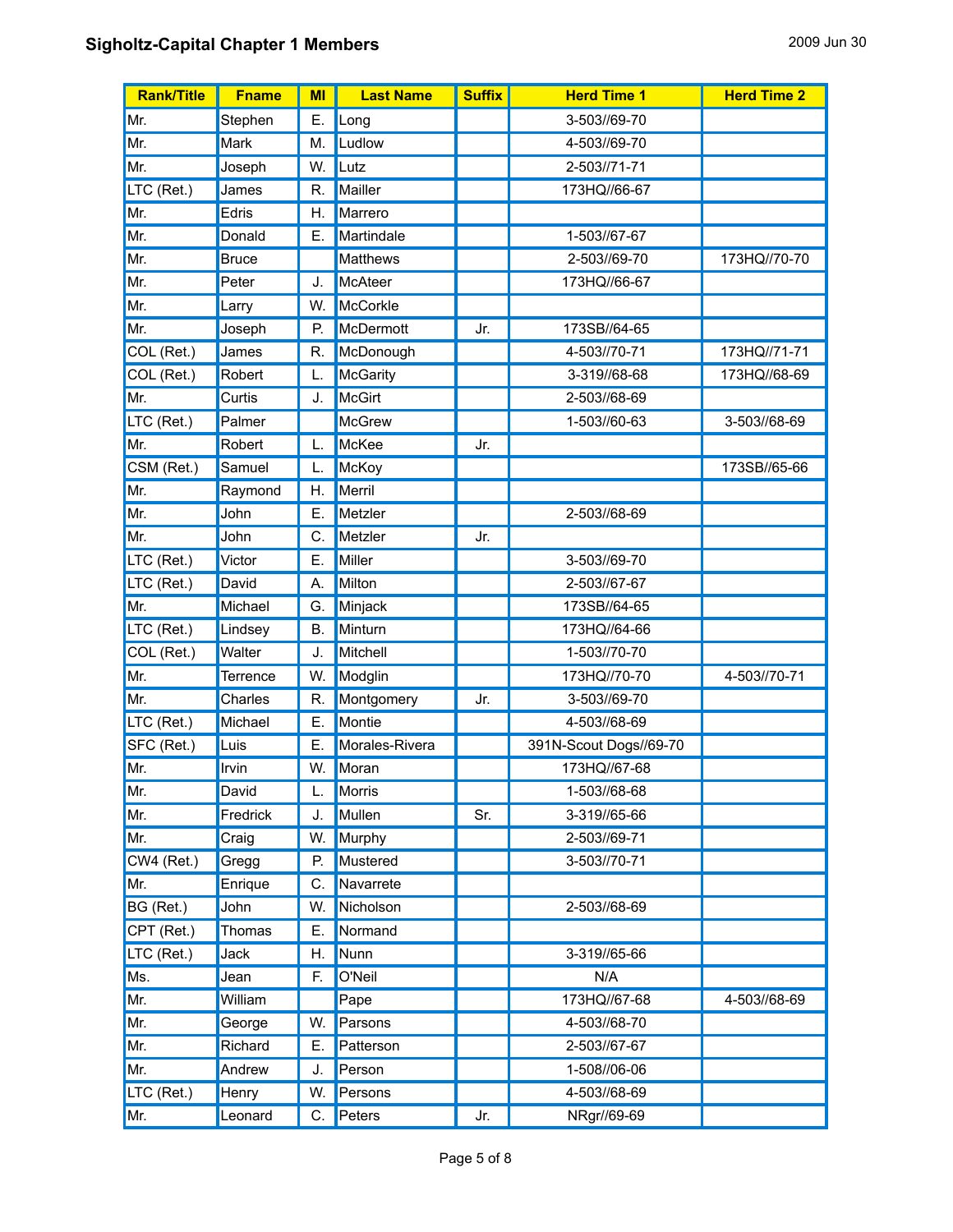| <b>Rank/Title</b> | <b>Fname</b>  | MI | <b>Last Name</b> | <b>Suffix</b> | <b>Herd Time 1</b>     | <b>Herd Time 2</b> |
|-------------------|---------------|----|------------------|---------------|------------------------|--------------------|
| COL (Ret.)        | Donald        | А. | Phillips         |               | 2-503//66-67           |                    |
| Ms.               | Margaret      | W. | Pierson          |               | <b>Bien Hoa//67-67</b> |                    |
| Mr.               | David         | R. | Pistorese        |               | 1-503//66-68           |                    |
| Mr.               | Leonard       | S. | Podgorski        |               | 3-319//67-68           |                    |
| MSG (Ret.)        | Bernard       |    | Polischuk        |               | 3-503//70-71           |                    |
| MAJ (Ret.)        | Dale          | V. | Price            |               | 173SB//67-68           |                    |
| Mr.               | Francis       | J. | Probst           | Jr.           | 4-503//66-67           |                    |
| Mr.               | Lance         | А. | Quesenberry      |               | Casper//69-69          |                    |
| CSM (Ret.)        | Sam           | W. | Raber            |               | 3-503//67-68           |                    |
| COL (Ret.)        | Alfred        | V. | Rascon           |               | 1-503//64-66           |                    |
| LTC (Ret.)        | Paul          | Η. | Ray              |               |                        |                    |
| COL (Ret.)        | Carl          | А. | Rea              | Jr.           | 4-503//6869            |                    |
| Mr.               | Kenneth       | C. | Redding          |               | 2-503//63-66           |                    |
| SSG (Ret.)        | Ronald        | Е. | Reitz            |               | 2-503//65-66           |                    |
| Mr.               | Joachim       | M. | Rietzler         |               | 173EN//65-66           |                    |
| Mr.               | Roger         | M. | Rivas            |               | 2-503//62-64           |                    |
| LTC (Ret.)        | Wharton       | В. | <b>Rivers</b>    |               | 3-319//70-72           |                    |
| Mr.               | Lawrence      | D. | Rodzinka         |               | 173SB//70-71           |                    |
| MSG (Ret.)        | Graham        | D. | Rollings         | Sr.           |                        |                    |
| COL (Ret.)        | John          | В. | Rosamond         |               | 173HQ//?               | $2 - 503$ //?      |
| Mr.               | Alan          | C. | Rosen            |               | 3-503//70-71           | 173SB//71-71       |
| Mr.               | <b>Dewitt</b> | T. | Rule             |               | 3-503//67-69           |                    |
| SFC (Ret.)        | Larry         | Т. | Russell          |               | 3-319//68-71           | 3-503//68-71       |
| Mr.               | Joseph        | J. | Ryan             |               | 3-503//70-70           |                    |
| Mr.               | Mark          | А. | Salyers          |               |                        |                    |
| COL (Ret.)        | William       | С. | Sanders          | $\mathbf{I}$  | 1-69 Armor//68-68      |                    |
| SGM (Ret.)        | Arthur        | R. | Satterfield      | Jr.           | 173SB//68-68           | 2-503//68-69       |
| Mr.               | John          | J. | Schimpf          |               |                        | 2-503//64-66       |
| Mr.               | John          | Η. | Seyle            | Ш             |                        | 404SOU//65-66      |
| SFC (Ret.)        | John          | Е. | Shaw             |               | 1-503//63-65           |                    |
| Mr.               | Roger         | L. | Shields          |               | 173EN//70-71           |                    |
| Mr.               | James         | D. | Shifler          |               | 3-319//70-71           |                    |
| Mr.               | Samuel        |    | Shrader          |               | 4-503//66-67           |                    |
| LTC (Ret.)        | Rufus         | Н. | Shumate          | Jr.           | 3-319//68-69           |                    |
| Dr.               | Dyrc          |    | Sibrans          |               | 2-503//67-67           | BMED//67-68        |
| LTC (Ret.)        | Steven        |    | Skolochenko      |               | 173SB//66-67           |                    |
| Mr.               | William       | G. | Smith            |               | 2-503//70-71           |                    |
| Mr.               | Paul          | W. | Smith            | Sr.           | 1-503//65-66           |                    |
| COL (Ret.)        | Kenneth       | V. | Smith            |               | 2-503//67-67           | 173HQ//67-68       |
| Mr.               | John          |    | Smith            | Jr.           | 2-503-//67-67          |                    |
| Dr.               | Ronald        | R. | Smith            |               | 3-319//69-69           | 2-503//69-69       |
| Professor         | James         | R. | Smoot            |               | 173SB//69-70           | 173HQ//70-70       |
| MAJ               | Scott         | Ε. | Sonsalla         |               | 1-503 173STB//06-08    |                    |
| Mr.               | Roy           | T. | Sparks           |               | 2-503//60-63           | 173SB//63-64       |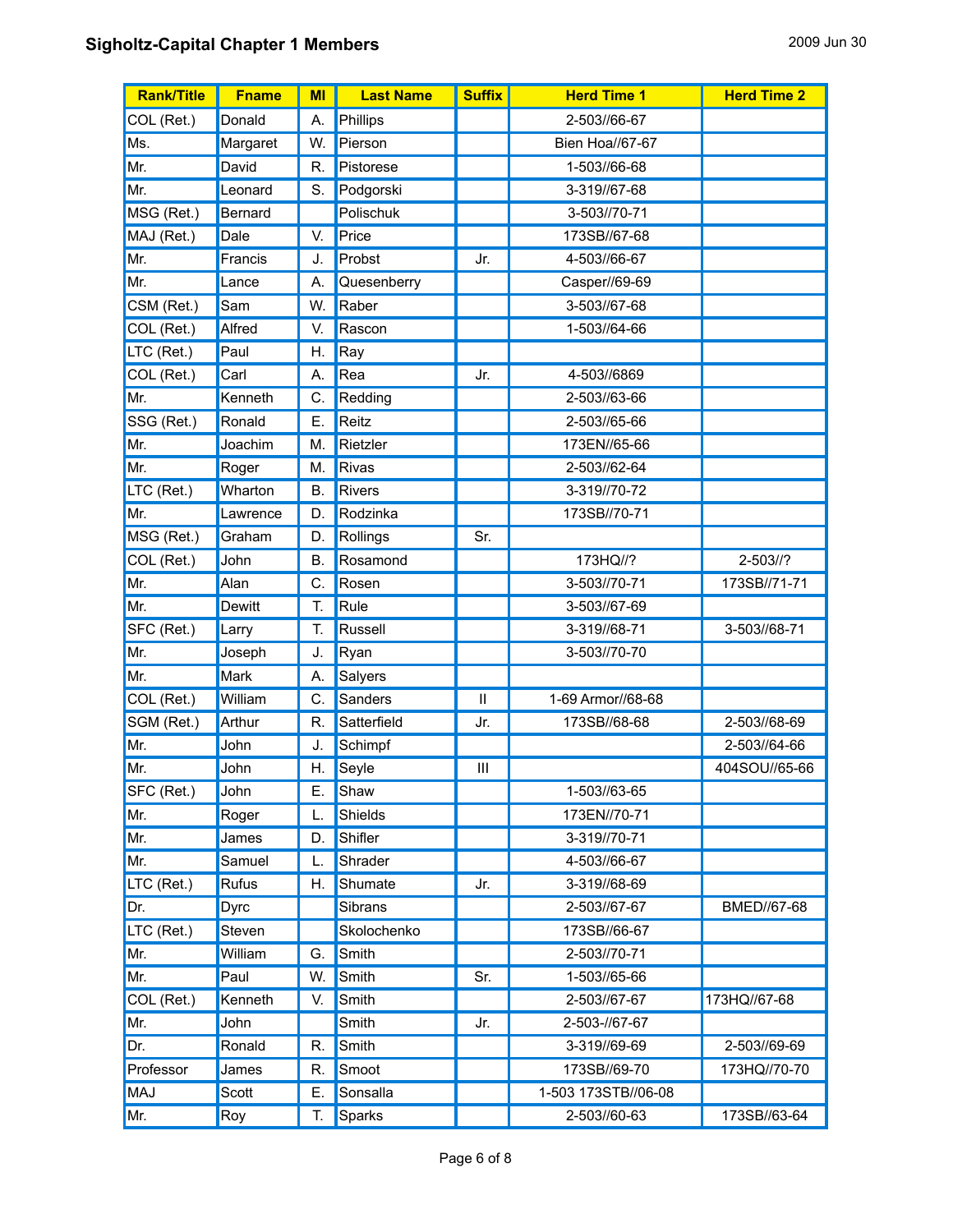## **Sigholtz-Capital Chapter 1 Members** 2009 Jun 30

| <b>Rank/Title</b> | <b>Fname</b> | MI        | <b>Last Name</b> | <b>Suffix</b> | <b>Herd Time 1</b>  | <b>Herd Time 2</b> |
|-------------------|--------------|-----------|------------------|---------------|---------------------|--------------------|
| LTC (Ret.)        | Jay          | Е.        | Spaulding        |               | 173HQ//66-67        |                    |
| SSG (Ret.)        | Jerry        | R.        | Speelberg        |               | NRngr//69-70        |                    |
| Mr.               | Stephen      | J.        | Spoerry          |               | 4-503//69-69        |                    |
| COL (Ret.)        | George       | J.        | Stapleton        |               | 3-503//70-71        |                    |
| COL (Ret.)        | Kenneth      | А.        | Steadman         |               | 1-503//65-66        | 173HQ//68-69       |
| LTC (Ret.)        | Frederic     | L.        | Stephans         |               | 4-503//69-69        |                    |
| COL (Ret.)        | Robert       | Η.        | Stryjewski       |               | 3-319//68-69        |                    |
| MG (Ret.)         | Lee          | Ε.        | Surut            |               | 3-319//65-66        |                    |
| Mr.               | Robert       | В.        | Swan             | Jr.           | 1-503//65-66        | 173SB//66-67       |
| MAJ (Ret.)        | Jack         | K.        | Tarr             |               | 4-503//66-66        | 173JS//66-67       |
| Mr.               | Charles      | L.        | Tate             | Jr.           |                     |                    |
| Mr.               | Thomas       | J.        | Thelen           |               | 1-503//67-68        |                    |
| Mr.               | Michael      | J.        | Thibault         |               |                     |                    |
| Honorable         | Dexter       | M.        | Thompson         | Jr.           | 173MP//64-65        | 716MP//65-66       |
| Honorable         | Michael      |           | Thompson         |               |                     |                    |
| Mr.               | David        | S.        | Tong             |               | 4-503//69-69        |                    |
| Mr.               | William      | Η.        | Veitch           |               |                     |                    |
| Mr.               | Damon        | J.        | Wainscoat        |               | 17CAV//65-66        |                    |
| Mr.               | Risden       | <b>B.</b> | Wall             | Jr.           | 3-503//68-69        |                    |
| Mr.               | William      | Η.        | Wallace          |               | 2-503//67-68        |                    |
| Mr.               | Robert       | J.        | Walsh            |               |                     |                    |
| Mr.               | Russell      | D.        | Ward             | Jr.           | 3-319//68-69        |                    |
| Mr.               | George       | M.        | Ward             |               | 173SB//71-71        |                    |
| BG (Ret.)         | Η.           | G.        | Watson           |               |                     |                    |
| Mr.               | Thomas       |           | Webber           |               |                     |                    |
| Mr.               | Gene         | L.        | Weeks            |               | ARC Bong Son//67-68 |                    |
| SGM (Ret.)        | Gary         | L.        | Weese            |               |                     |                    |
| Mr.               | Leo          | А.        | Weigand          |               | 3-319//66-66        | 2-503//66-67       |
| COL (Ret.)        | Sherman      | М.        | Weisinger        |               | 173SB//67-68        |                    |
| LTG (Ret.)        | David        | S.        | Weisman          |               | 3-503//71-71        |                    |
| LTG (Ret.)        | Alexander    | M.        | Weyand           |               | 4-503//68-69        |                    |
| COL (Ret.)        | Charles      | А.        | White            |               | 173SB//64-64        | 173HQ//64-65       |
| Mr.               | Phillip      | Κ.        | Wickham          |               | 172MI//65-66        |                    |
| SFC (Ret.)        | Frank        | Η.        | Williams         |               | 1-503//69-70        |                    |
| Mr.               | Charles      | Ε.        | Williams         |               | 4-503//66-67        |                    |
| COL (Ret.)        | James        | F.        | Willie           |               | 2-503//71-71        |                    |
| Mr.               | Samuel       | V.        | Wilson           | Ш             | 1-508//05-06        |                    |
| Mr.               | Jim          |           | Wilson           |               | 173SB//67-69        |                    |
| Mr.               | Joseph       | L.        | Wilson           |               | 2-503//69-70        |                    |
| Mr.               | Ronald       | Η.        | Wiseman          |               | 2-503//66-67        |                    |
| Mr.               | Joseph       | M.        | Wolan            |               | 2-503//68-69        | Casper//69-70      |
| LTC (Ret.)        | Keith        | В.        | Wolff            |               | 173SB//68-68        |                    |
| LTC (Ret.)        | John         | L.        | Wood             |               | 335AHC//66-67       |                    |
| Mr.               | Lewis        | Α.        | Wood             |               | 1-503//65-66        |                    |